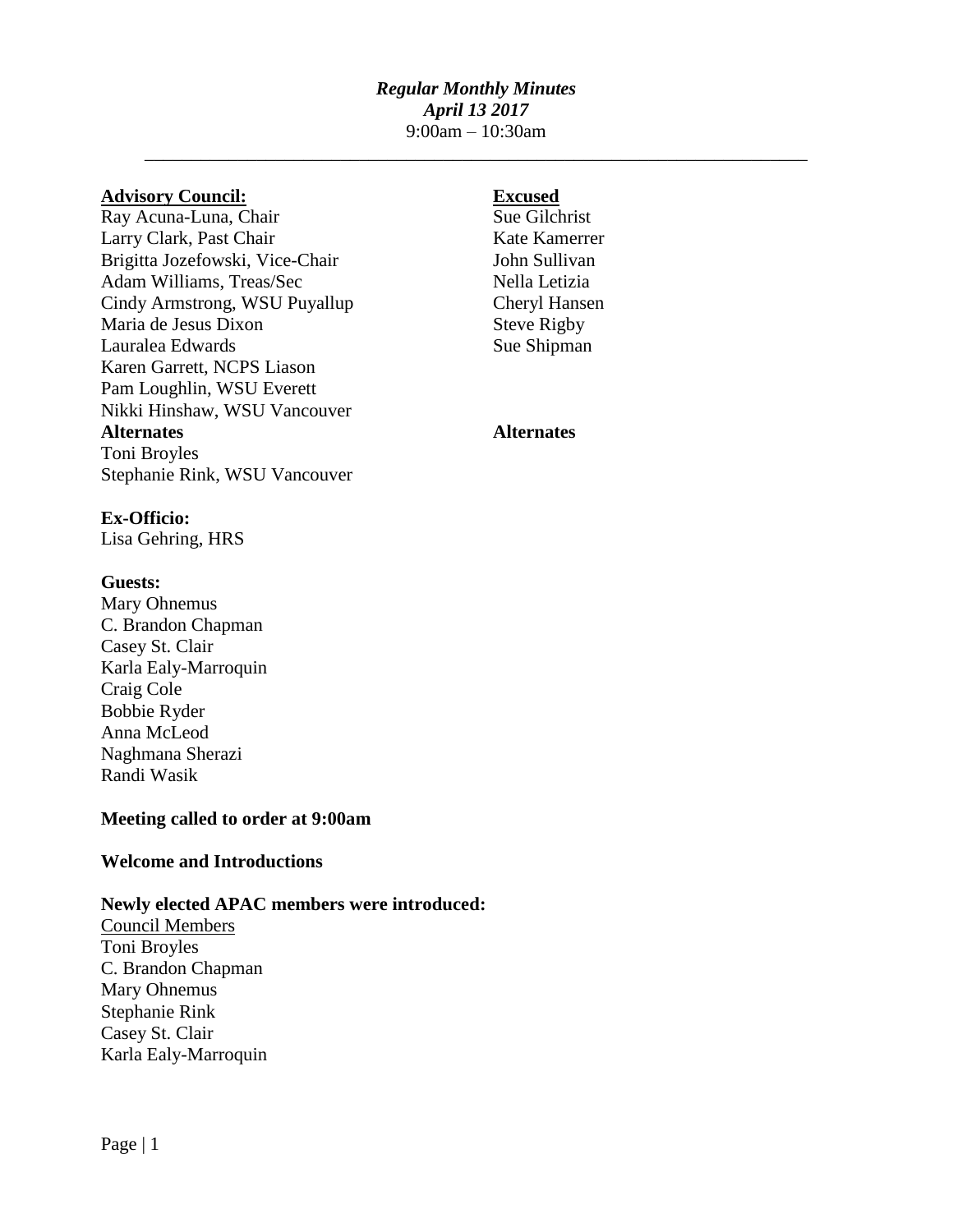**Alternates** Craig Cole Bobbie Ryder Anna McLeod Naghmana Sherazi Randi Wasik

# **Guest Presenter:**

Partnering with Student Affairs and Building a Top 25 Student Experience, By Mary Jo Gonzales, VP Student Affairs

An overview was provided on increasing professional development, mentoring and implementing best practices

The meetings can be viewed on https://experience.wsu.edu/Calendar/Calendar.aspx

# **Chair's Report**

Looking back throughout the year, many accomplishments have been reached, a recap:

- Increased communication with administration
- The president is receptive to issues and provides assistance
- Improved communication to APs through the newsletter and updated website by the Marketing Committee
- Forums were conducted on each campus to gather input. Professional development was the number one request. The president provided the funding to hire Kevin Parker. Additional professional development will move forward, including on site at different campuses.
- The mini grants have been beneficial to assist APs with opportunities for seminars and conferences
- Forum summary will be compiled. This information will be discussed at the APAC Retreat in June

## **New Business -**

Introduction of New Members

New Officers for the 2017-2018 year: Chair- Brigitta Jozefowski, Vice Chair - Lauralea Edward, Secretary/Treasurer – Maria de Jesus Dixon

Election Process: A draft document will be distributed for review with a 2 week period to provide additions or changes.

**Approval of Minutes:** February, March and Special Election minutes approved.

## **Old Business -**

Professional Development – Speaker Kevin Parker's professional development seminar, titled Leading Effective Teams, will be held on April 19, 8:30-10:30am in the Jr Cub Ballroom, with AMS availability.

Tuition Waiver –A draft document is being worked on and will be presented at the May meeting.

Page | 2